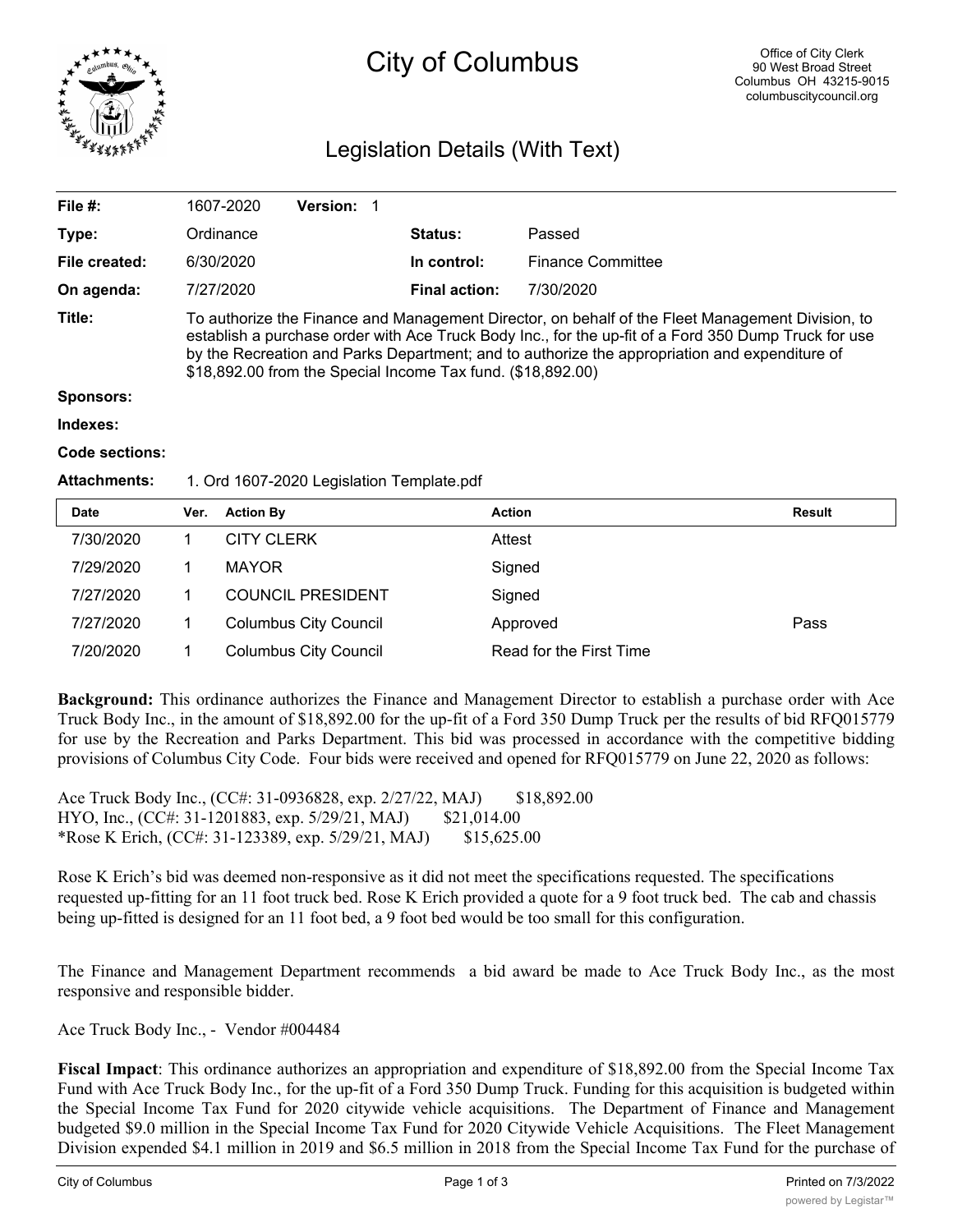vehicles and associated up-fitting for General Fund Departments.

#### **..Title**

To authorize the Finance and Management Director, on behalf of the Fleet Management Division, to establish a purchase order with Ace Truck Body Inc., for the up-fit of a Ford 350 Dump Truck for use by the Recreation and Parks Department; and to authorize the appropriation and expenditure of \$18,892.00 from the Special Income Tax fund. (\$18,892.00)

**WHEREAS**, the City has a need for up-fitting services for a Ford 350 Dump Truck, and

**WHEREAS**, the Purchasing Office advertised a formal bid (RFQ015779) on June 23, 2020, and

**WHEREAS**, the Finance and Management Department recommends a bid award to Ace Truck Body Inc., as the overall lowest, responsive, and responsible bidder, and

**WHEREAS**, funding for this acquisition is budgeted and available within the Special Income Tax fund, and

**WHEREAS,** it has become necessary in the usual daily operation of the Department of Finance and Management, Fleet Management Division, to authorize the Finance and Management Director to establish a purchase order with Ace Truck Body Inc., for the up-fit of a Ford 350 Dump Truck; **NOW, THEREFORE**

#### **BE IT ORDAINED BY THE COUNCIL OF THE CITY OF COLUMBUS**:

**SECTION 1**. That the Finance and Management Director, on behalf of the Fleet Management Division, is hereby authorized to establish a purchase order with Ace Truck Body Inc., for the up-fit of a Ford 350 Dump Truck, as follows:

Request for Quotation RFQ015779 : Ace Truck Body Inc., \$18,892.00

**SECTION 2**. That from the unappropriated monies and from all monies estimated to come into said fund from any and all sources and unappropriated for any other purpose during the fiscal year ending December 31, 2020, the sum of \$18,892.00 is appropriated in the Special Income Tax Fund 4430, Sub-Fund 443001 in Object Class 06, per the account codes in the attachment to this ordinance:

#### **See Attached File: Ord 1607-2020 Legislation Template.xls**

**SECTION 3**. That the expenditure of \$18,892.00, or so much thereof as may be necessary in regard to the actions authorized in Sections 1 and 2, be and is hereby authorized and approved from the Special Income Tax Fund 4430, Sub-Fund 443001 in Object Class 06 per the accounting codes in the attachment to the ordinance:

#### **See Attached File: Ord 1607-2020 Legislation Template.xls**

**SECTION 4**. That the monies in the foregoing Sections shall be paid upon order of the Director of Finance and Management, and that no order shall be drawn or money paid except by voucher, the form of which shall be approved by the City Auditor.

**SECTION 5.** That the funds necessary to carry out the purpose of this ordinance are hereby deemed appropriated, and the City Auditor shall establish such accounting codes as necessary.

**SECTION 6.** That the City Auditor is authorized to make any accounting changes to revise the funding source for all contracts or contract modifications associated with this ordinance.